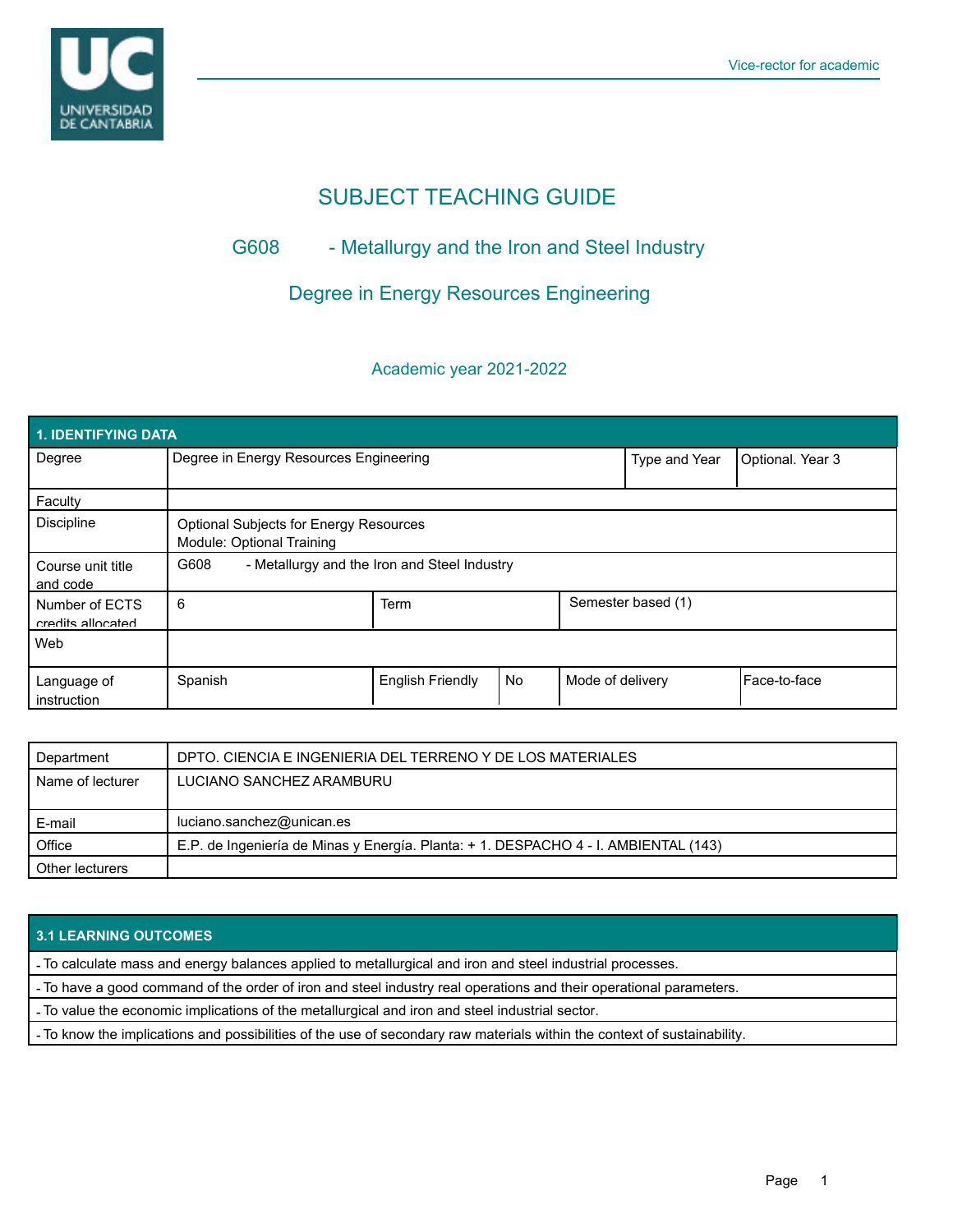

#### **4. OBJECTIVES**

To approach students to the real industrial problem of obtaining proper quality products at a competitive price.

To inform students about the metallurgical problems related to the treatment of ores so students will know the difference between theoretical and real processes.

To understand the importance of secondary metallurgy which provides with minor metals necessary for new technologies and avoids the processes of primary resources manufacture.

To support the physical-chemical foundations of basic metallurgical and iron and steel processes, applying them to the study of specific cases.

#### **6. COURSE ORGANIZATION CONTENTS** 1 DEFINITION AND CLASIFICATION OF METALLURGY 1.1 History of Metallurgy 1.2 Subject Objectives 1.3 Study of Metals 1.4 Earth Crust Composition 1.5 Row Materials and Metallurgical Products: ores, chemical reagents, useful products, intermediate products. 2 METALLURGICAL PROCESS 2.1 Calcination without Chemical Decomposition 2.2 Roasting 2.3 Smelting 2.4 Volatilization 2.5 Hydrometallurgy 3 METALLURGY OF NON-FERROUS METALS 3.1 Copper. Economic Factors. Copper Metallurgy: Pyrometallurgy (Roasting, Smelting, Converting, Refining). Hydrometallurgy (leaching, Bacterial Leaching, Organic Solvent Extraction, Electrolytic Precipitation) 3.2 Aluminium. Economic Factors. Aluminium Metallurgy: The Bayer Process. Process for Obtaining Aluminium. 3.3 Zinc. Economic Factors. Zinc Metallurgy: Pyrometallurgy (Roasting, Reduction, Refining). Hydrometallurgy (leaching, Fe Precipitation , Electrolyte purification, Electrolysis) 3.4 Metallurgy of other non-ferrous metals. **IRON AND STEEL INDUSTRY** 4.1 Raw Materials 4.2 Steel Production 4.3 Casting of Steel 4.4 Hot Rolling 4.5 Tubular Products 4.6 Forging 4.7 Cast Steel 4.8 Environment in Iron and Steel Industry 4.9 Testing of Steels 4.10 Steel Applications